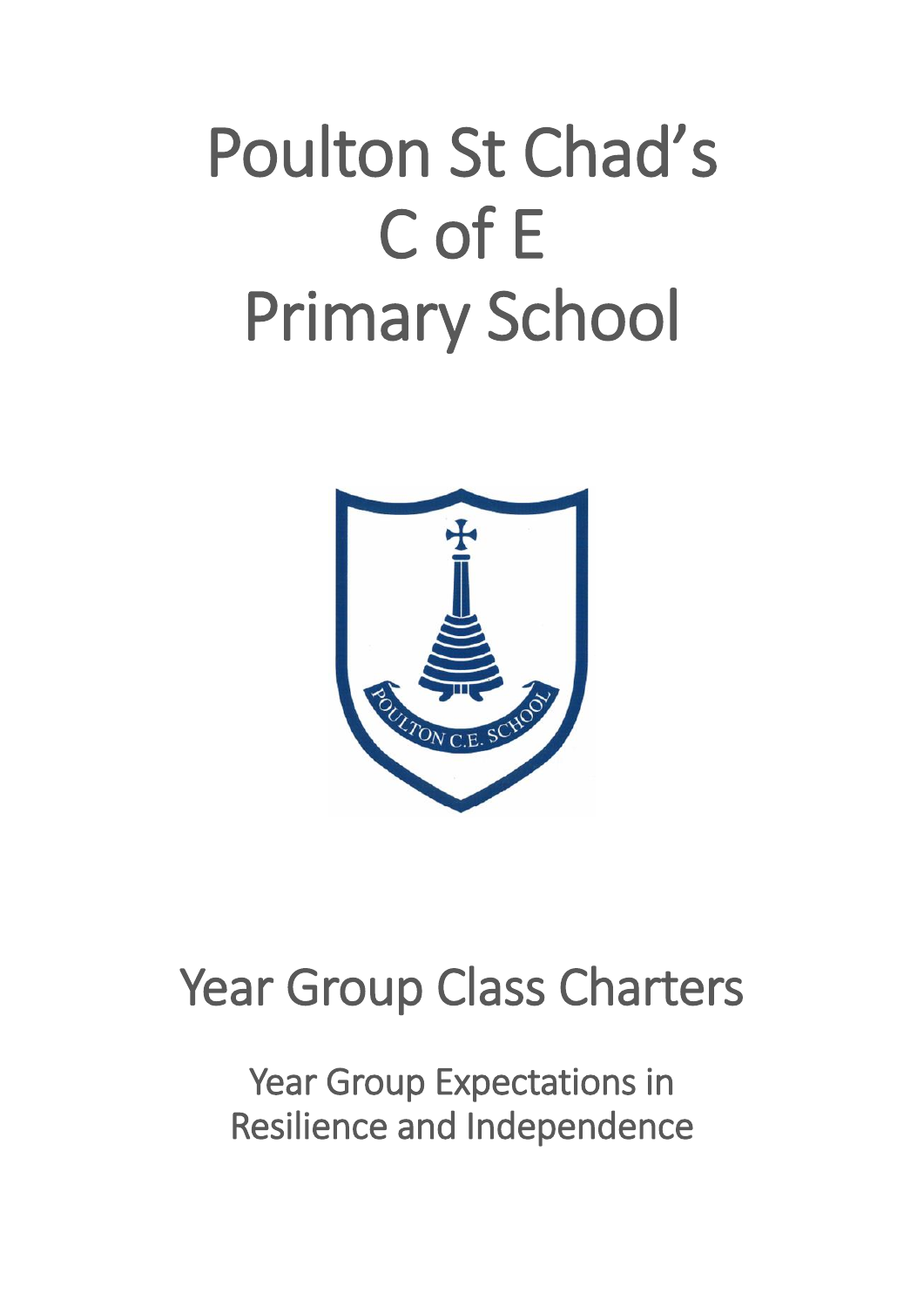### What are Resilience Year Group Expectations?

At St Chad's we recognise that children need to develop not only academically but also in developing skills to become more independent. The following information is designed to inform parents and pupils what is expected from every child in each year group. Of course, there will be circumstances where certain expectations will not apply to some children due to exceptional circumstances. This information has been collated in order to help pupils

become more organised, independent and, in turn, more resilient.

## What is resilience and why is it so important?

Resilience is not just about "bouncing back." It's about "bouncing forward." Resilience doesn't just mean getting back to normal after facing a difficult situation. It means learning from the process in order to become stronger and better at tackling the next challenge.

It's not limited to tragedies or major life events, either. Resilience applies to more common struggles too. In fact, when children respond to *any* type of challenge—including new learning—it creates an opportunity to bounce forward. It helps them learn [coping skills](https://www.understood.org/en/friends-feelings/common-challenges/self-control/developing-coping-skills-5-ways-to-help-kids-who-struggle-with-self-control) and how to find solutions to problems.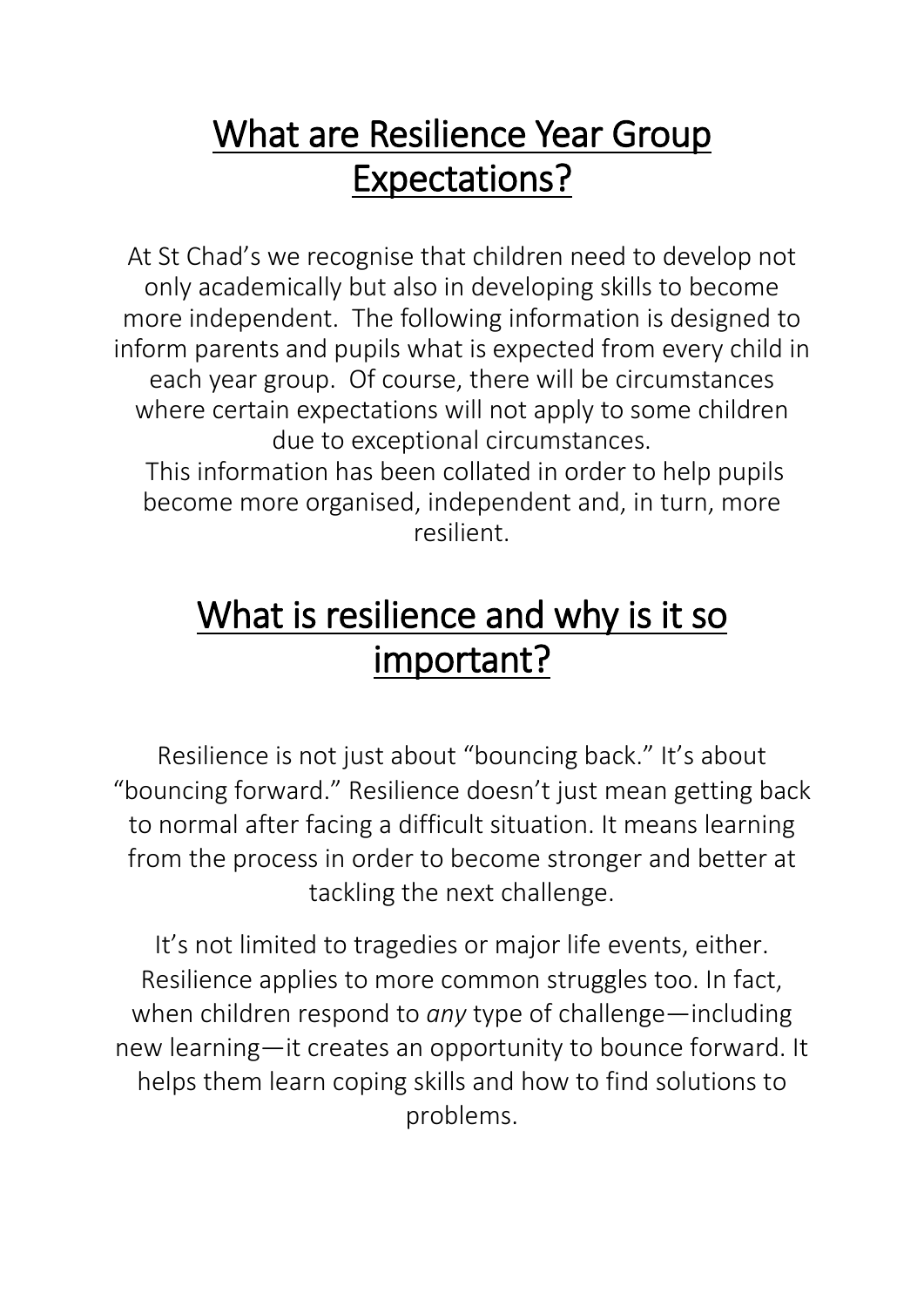#### **Whole School Expectations:**

- Be willing to have a go and understand that mistakes are part of our learning experience
- All uniform must be named
- If shoes with laces are worn, then pupils must be able to tie them independently
- Keep shirts tucked in
- Have a suitable book bag not a rucksack
- $\bullet$  Fnsure all homework is submitted on time
- Tidy up independently
- Inform an adult immediately of any accidents or incidents

#### *How parents can help:*

- Tying laces should be taught at home. Shoes with laces should not to be worn in school unless they can be tied independently – this includes nonschool uniform days
- Ensure ALL your child's uniform (including PE kits and shoes) are named
- No toys should be brought into school
- Ensure your child has an appropriate book bag and not a rucksack.